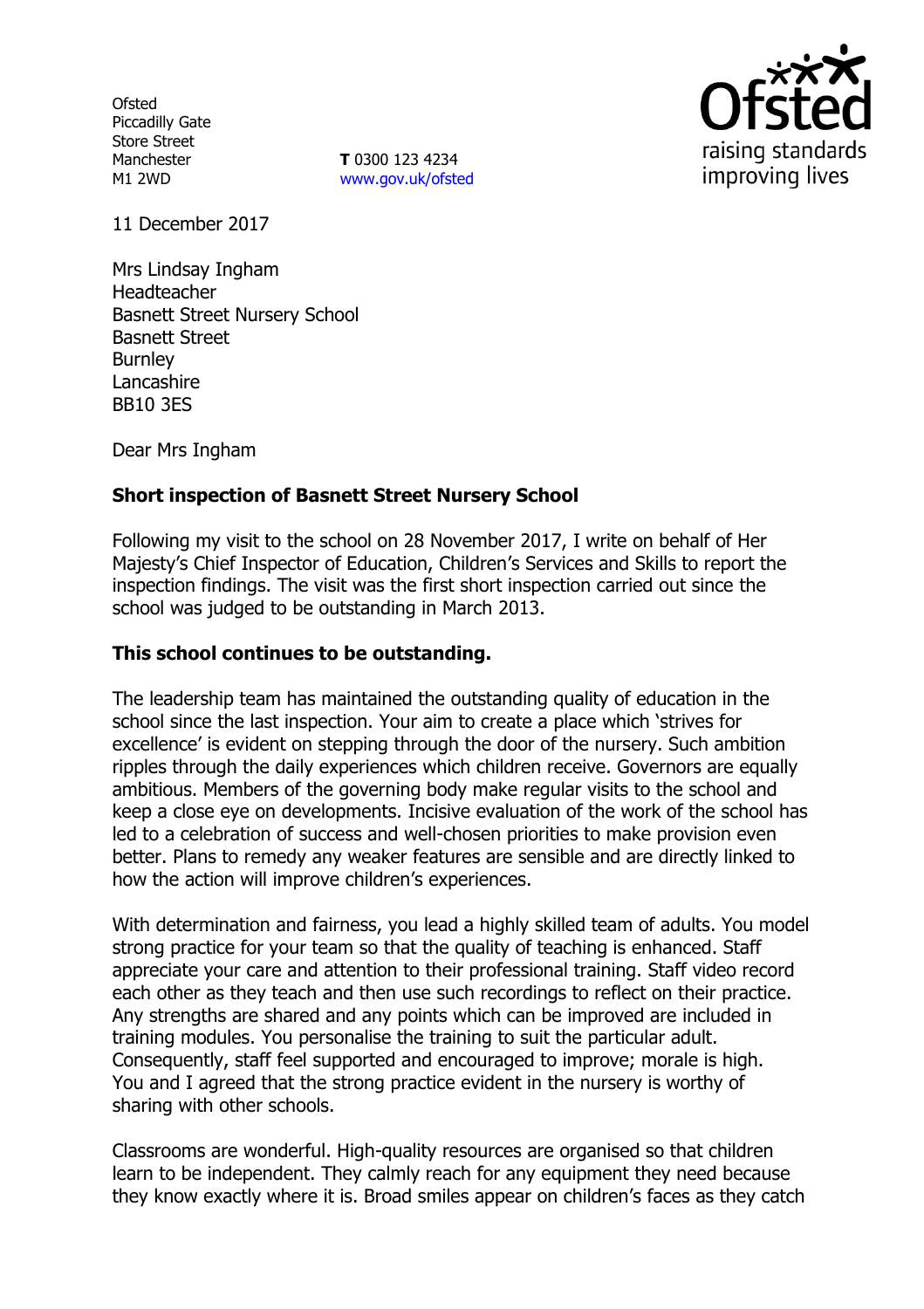

sight of their reflection in the many mirrors around the room. Children grow in confidence and self-esteem. They appreciate differences in each other and develop their feelings about the world. Outside is a wonderland of activities waiting to entice children to use their curiosity to learn. Well-planned activities invite children to have a go, so that learning is fun and exciting. For example, wearing waterproof clothes and using binoculars, children took giant strides to walk uphill through squelchy mud and across uneven ground as they explored the terrain and spotted birds and wildlife. Similarly, in the wooded learning area, one child gingerly took small steps to manoeuvre stones and pebbles as he splashed down the stream. His deep concentration let his steps grow longer as he became bolder in his attempt to reach the end. Such activities allow children to take risks, learn from trial and error, and delightedly make gains in their social, personal and physical skills.

Children's behaviour is exemplary. Children jointly agree the class rules and set expectations for themselves and their friends. They share, listen and take turns. From low starting points, children learn quickly and use this knowledge and skills in different situations. Now and again, staff could intervene a little more rapidly to enhance children's language skills.

You know your families very well. Parents and carers spoke very highly of you, your staff and the work of the nursery. Parents are confident that you and the staff will help and support them. Your own survey showed that all of the 20 parents who responded would recommend the school.

Following the previous inspection, you and the governors were asked to consolidate the good partnership with parents by ensuring that they contribute to the journals of their children's learning experiences, and by making more of them aware of the school's website. You took swift action to successfully remedy these issues. Parents are very satisfied with their involvement in their children's learning and use the website regularly.

# **Safeguarding is effective.**

Safeguarding is very high priority in Basnett Street. Staff are in no doubt that everyone must be vigilant. Staff know children and their families extremely well. They are alert to any changes in a child's behaviour which may indicate that the child is at risk. Staff know what action to take if they are worried about a child. All staff have read the most recent guidance about keeping children safe. Annual training makes sure that all adults are knowledgeable about safeguarding. Weekly updates, called '7 minute briefings', keep this knowledge fresh. You check staff knowledge by holding quizzes, and asking relevant questions during class observations. Leaders have ensured that all safeguarding arrangements are fit for purpose. Recruitment, selection and induction procedures are strict. New staff are effectively introduced to the processes in the school. Visitors sign in and are issued with different coloured badges dependent on the reason for the visit. Children recognise the colours and so feel safe talking to such visitors. Record-keeping is of a high standard. Staff are meticulous in completing these records. Any incidents that need to be escalated to external agencies are referred on swiftly. The school site is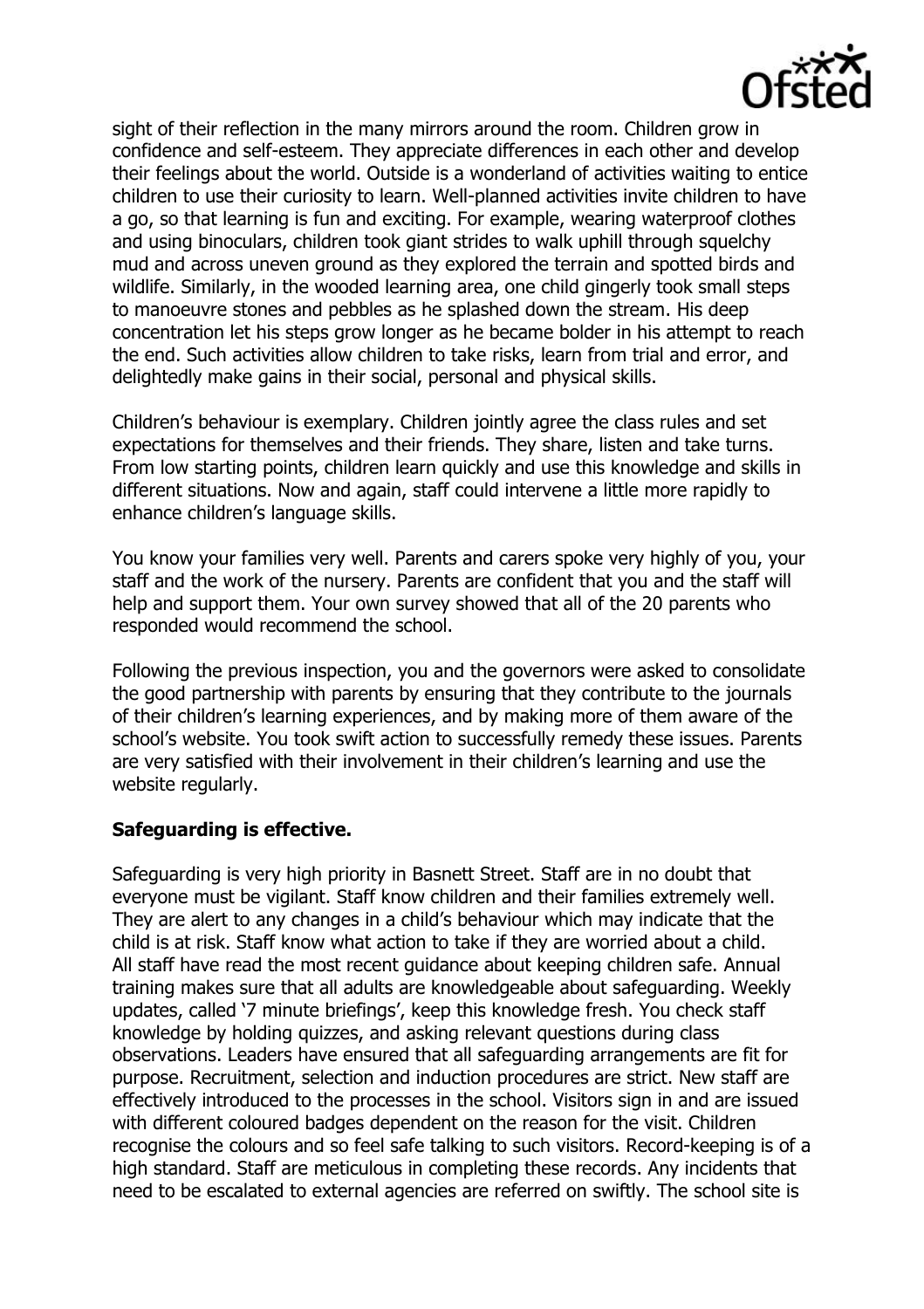

very safe and secure. A rolling programme of maintenance activities makes sure that all the equipment is safe for children to use. A filtering system is in place to protect children when they use the computer. Visits, from the fire, police and medical services, help children to know how to keep themselves safe and healthy.

# **Inspection findings**

- All aspects of the school's work have gone from strength to strength. Despite some turbulence in staffing since the previous inspection, children receive the very best of experiences at Basnett Street.
- Arrangements for children joining the nursery are well planned. Staff make home visits to get to know the whole family and talk to parents individually. Staff use these visits to play alongside the children and start to build positive relationships. As a result, families trust the staff to care for their children and feel confident in leaving them at the nursery. Parents receive a pack of information which is attractively presented and very informative. Children and their parents visit the nursery so they can experience first-hand the daily routines. Preparation for children moving on to primary school are equally well-organised. Several visits to the primary school, such as to watch the Christmas play, enable children to get to know the school. Teachers from the primary school visit the nursery so they can get to know the children in a safe and familiar environment. This means they get to understand what the children know and can do, which smooths the pathway to primary school.
- Parents are much more involved in their children's learning than at the time of the previous inspection. Information collected by staff at the home visits forms the basis of a very informative and well-presented journal of children's learning experiences. This is recorded as 'what my family says about me' so that parents feel involved from the start. Staff record an observation and write an evaluation of the child's learning and progress. This means that parents know the progress their children are making and feel very much part of their children's education. Parents feel that the school takes notice of their views and staff work 'hand in hand' with them to make sure their children do well. For example, one parent felt her child could do better than the observation showed and confidently discussed this with the teacher. She was very happy with the outcome. Termly discussions about the learning journals are held with parents. The numbers of parents taking part in these discussions has significantly increased over the last few years, which reflects parents' keen interest in their children's learning. Parents take advantage of the courses the school provides and many achieve a qualification.
- **Parents say they are happy with the new website and use it regularly to keep up** to date with developments in the school. The website can translate its pages which means all parents can find the information they want in their preferred language. It is user-friendly and the design reflects the aims of the school. The virtual tour gives a real flavour of what happens daily. Parents particularly like the weekly reminder about attendance. Governors provide an attractive and informative termly newsletter to parents. Parents appreciate this increased communication. The newly established parents' forum is organising fundraising activities which are well supported by the school community. Essentially, the